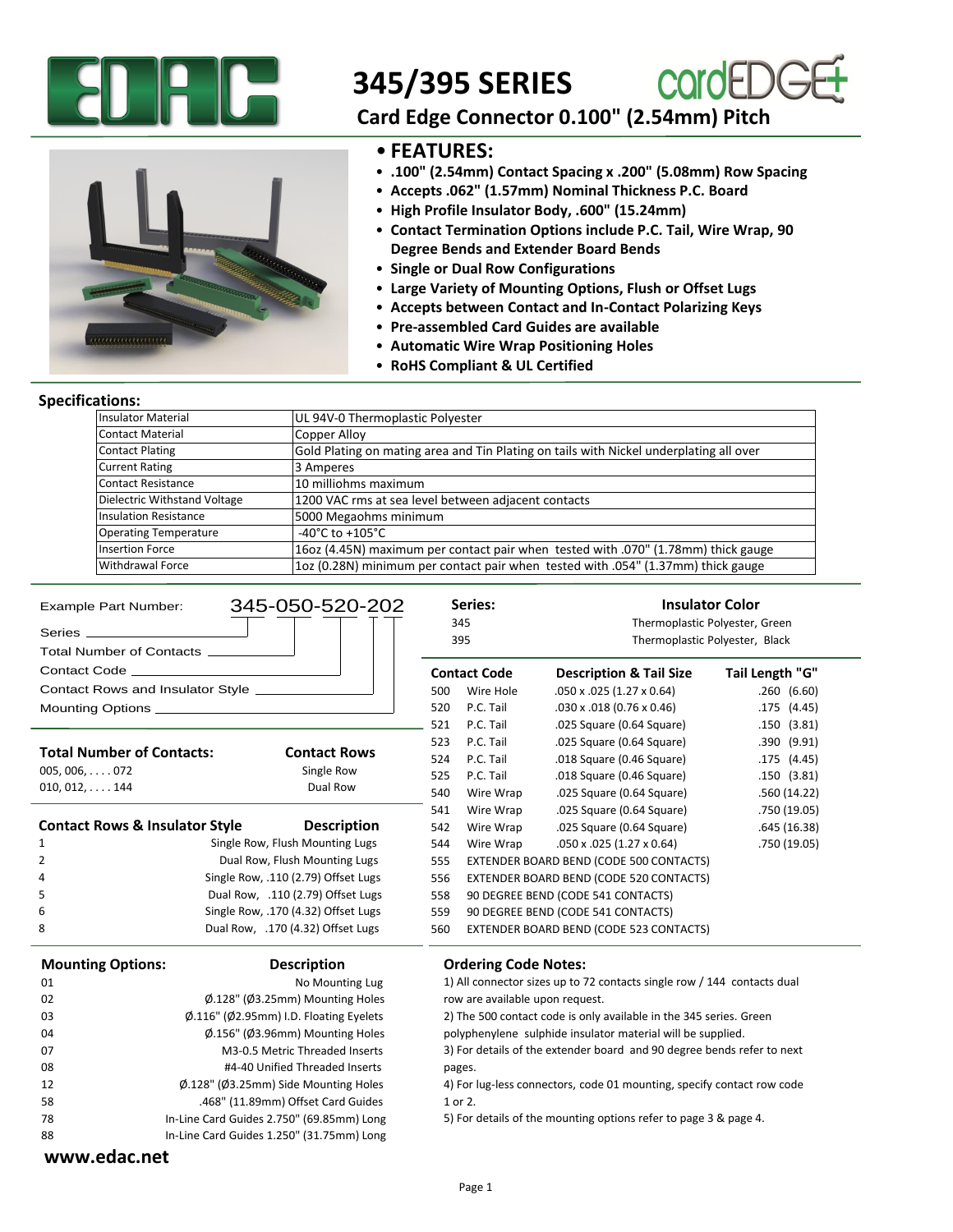

## **345/395 SERIES Card Edge Connector 0.100" (2.54mm) Pitch**

SECTIONS THROUGH CONTACT POSITION DUAL ROW SINGLE ROW  $0.025 \pm 0.005$ WW.edac.net<br> **WANNER OF CONTACTS**<br>  $\frac{1}{1000}$ <br>  $\frac{1}{1000}$ <br>  $\frac{1}{1000}$ <br>  $\frac{1}{1000}$ <br>  $\frac{1}{1000}$ <br>  $\frac{1}{1000}$ <br>  $\frac{1}{1000}$ <br>  $\frac{1}{1000}$ <br>  $\frac{1}{1000}$ <br>  $\frac{1}{1000}$ <br>  $\frac{1}{1000}$ <br>  $\frac{1}{1000}$ <br>  $\frac{1}{1000}$ <br>  $\frac$ (NOSE GAP) AUTOMATIC  $\overline{.330}$  (8.38) WIRE WRAP "B" POSITIONING CARD SLOT .600 HOLE AND SLOT  $(15.24)$ "C" .160 (4.06) POINT 加加劣 EVEN OF CONTACT .370 (9.40)  $\left(\!+\!\right)$ NUMBERED 0.200(5.08) SIDE OF CONNECTOR CARD SLOT ACCEPTS .054 (1.37) (2,4,6,8...) TO .070 (1.78) THICK P.C. BOARD .128 (3.25) DIA  $\mathbb{P}$   $\mathbb{P}$   $\mathbb{P}$   $\mathbb{P}$   $\mathbb{P}$   $\mathbb{P}$   $\mathbb{P}$   $\mathbb{P}$   $\mathbb{P}$   $\mathbb{P}$   $\mathbb{P}$   $\mathbb{P}$   $\mathbb{P}$   $\mathbb{P}$   $\mathbb{P}$   $\mathbb{P}$   $\mathbb{P}$   $\mathbb{P}$   $\mathbb{P}$   $\mathbb{P}$   $\mathbb{P}$   $\mathbb{P}$   $\mathbb{P}$   $\mathbb{P}$   $\mathbb{$ .250  $\blacksquare$  $\mathbf{v}$ (6.35) .250 (6.35)  $\overline{\mathcal{C}}$  $\parallel$  $B^{\perp}$  0.125(3.18) .170 (4.32) FLUSH MTG. LUG OR " G .110 (2.79) FOR RIGHT ANGLE MOUNTING OFFSET LUGS WITH FLUSH OR OFFSET LUGS  $.100(2.54)$  — .030 (0.76) X .080 (2.03) WIRE HOLE  $-.125(3.18)$ "E" FOR CONTACT CODES, DESCRIPTION SEE SHEET 3 "F" AND TAIL SIZES, SEE SHEET 1 FOR 90°, EXTENDER BOARD BENDS CONTACTS, SEE SHEET 3 FOR IN CONTACTS AND BETWEEN  $\overleftrightarrow{\oplus}$ .200 (5.08) CONTACTS POLARIZING KEYS PART NO., SEE SHEET 1 .136 (3.45)  $-0.100$ DIA REF .400 (10.16)  $\phi$  –  $\phi$  $\phi$   $\phi$   $\phi$  $\phi$   $\phi$   $\phi$   $\phi$   $\phi$ -0 . 200 PANEL MOUNT<br>CUT OUT (5.08) .350 (8.89)  $\begin{array}{ccccccccccccccccc} \varphi & \varphi & \varphi & \varphi & \varphi & \varphi & \varphi & \varphi & \varphi \end{array}$ ٠Ġ . க் -6 -ф.-ф. . க் -က  $.100(2.54)$ 0.055 (1.40) .042 (2.03) .080 .140 (3.56) E (1.07) PANEL MOUNT " B " CUT OUT FOR IN-CONTACT <u>CUT OUT FOR</u> BETWEEN CONTACT POLARIZING KEY. .042 (1.07) +.004 (0.10)/-.000 POLARIZING KEY. CONNECTOR MOUNTING PATTERN FOR ALL P.C. TAILS MINUS .012 (0.30) D +.000 -.015 (0.38) EXCEPT CODE 524 .031 (0.79) +.004 (0.10)/-.000 FOR CODE 524 P.C. TAIL RECOMMENDED DAUGHTER BOARD  $\bigoplus$ .008 (0.20) DIA

| <b>NUMBER OF CONTACTS</b> |        |             | "A"±.015 (±0.38) | "B"±.010 (±0.25) |        | $"C" \pm .015$ (±0.38) |        | "D"+.010 /-.006<br>$(+0.25/-0.15)$ |        | "E"±.005 (±0.13) |        |
|---------------------------|--------|-------------|------------------|------------------|--------|------------------------|--------|------------------------------------|--------|------------------|--------|
| Single                    | Double | <b>Inch</b> | mm               | Inch             | mm     | Inch                   | mm     | <b>Inch</b>                        | mm     | Inch             | mm     |
| 5                         | 10     | 1.335       | 33.91            | 1.075            | 27.31  | 0.760                  | 19.30  | 0.600                              | 15.24  | 0.400            | 10.16  |
| 10                        | 20     | 1.835       | 46.61            | 1.575            | 40.01  | 1.260                  | 32.00  | 1.100                              | 27.94  | 0.900            | 22.86  |
| 13                        | 26     | 2.135       | 54.23            | 1.875            | 47.63  | 1.560                  | 39.62  | 1.400                              | 35.56  | 1.200            | 30.48  |
| 15                        | 30     | 2.335       | 59.31            | 2.075            | 52.71  | 1.760                  | 44.70  | 1.600                              | 40.64  | 1.400            | 35.56  |
| 18                        | 36     | 2.635       | 66.93            | 2.375            | 60.33  | 2.060                  | 52.32  | 1.900                              | 48.26  | 1.700            | 43.18  |
| 22                        | 44     | 3.035       | 77.09            | 2.775            | 70.49  | 2.460                  | 62.48  | 2.300                              | 58.42  | 2.100            | 53.34  |
| 25                        | 50     | 3.335       | 84.71            | 3.075            | 78.11  | 2.760                  | 70.10  | 2.600                              | 66.04  | 2.400            | 60.96  |
| 30                        | 60     | 3.835       | 97.41            | 3.575            | 90.81  | 3.260                  | 82.80  | 3.100                              | 78.74  | 2.900            | 73.66  |
| 31                        | 62     | 3.935       | 99.95            | 3.675            | 93.35  | 3.360                  | 85.34  | 3.200                              | 81.28  | 3.000            | 76.20  |
| 36                        | 72     | 4.435       | 112.65           | 4.175            | 106.05 | 3.860                  | 98.04  | 3.700                              | 93.98  | 3.500            | 88.90  |
| 43                        | 86     | 5.135       | 130.43           | 4.875            | 123.83 | 4.560                  | 115.82 | 4.400                              | 111.76 | 4.200            | 106.68 |
| 50                        | 100    | 5.835       | 148.21           | 5.575            | 141.61 | 5.260                  | 133.60 | 5.100                              | 129.54 | 4.900            | 124.46 |
| 60                        | 120    | 6.835       | 173.61           | 6.575            | 167.01 | 6.260                  | 159.00 | 6.100                              | 154.94 | 5.900            | 149.86 |
| 72                        | 144    | 8.035       | 204.09           | 7.775            | 197.49 | 7.460                  | 189.48 | 7.300                              | 185.42 | 7.100            | 180.34 |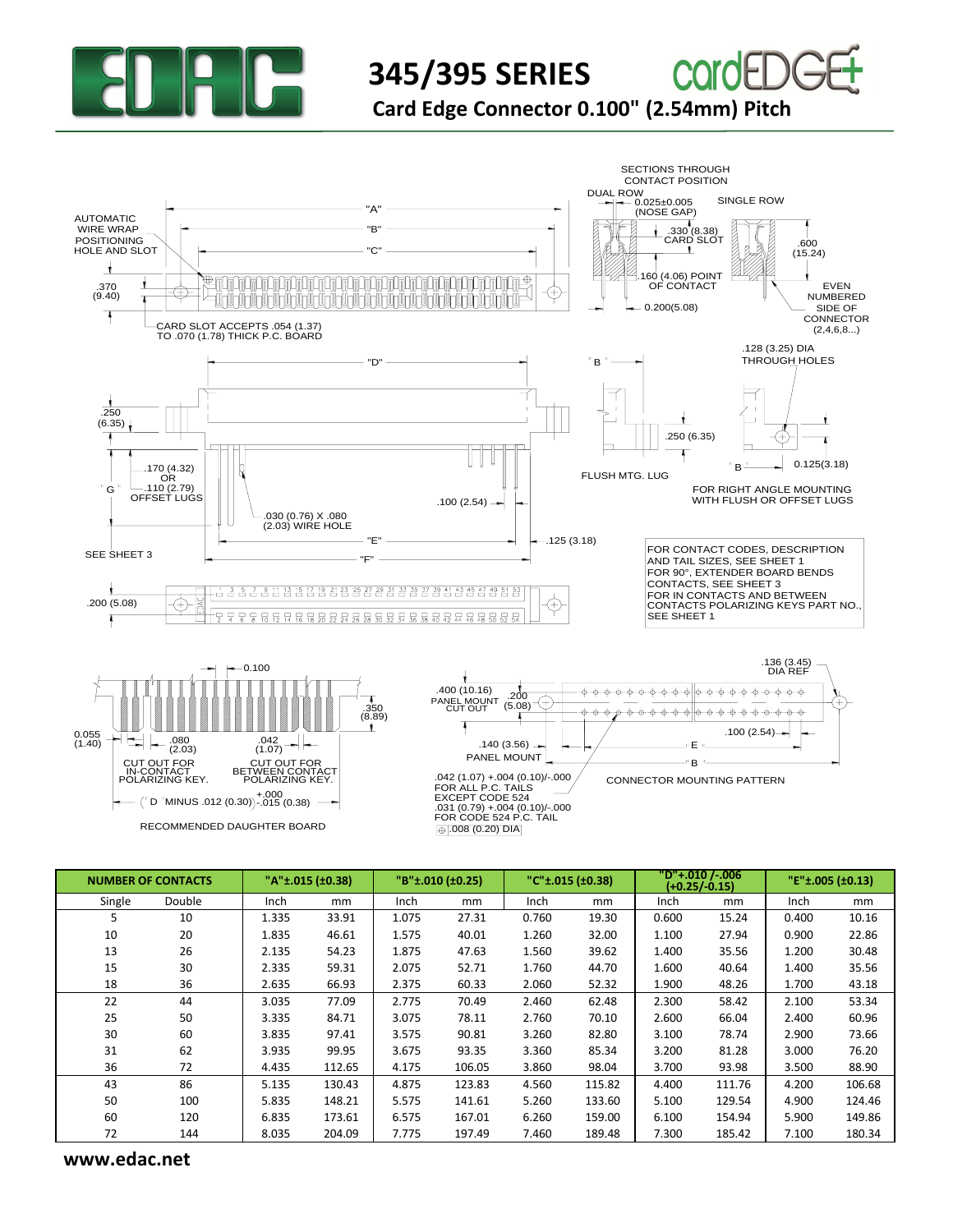

**345/395 SERIES** 

**Card Edge Connector 0.100" (2.54mm) Pitch**

COI



**www.edac.net**